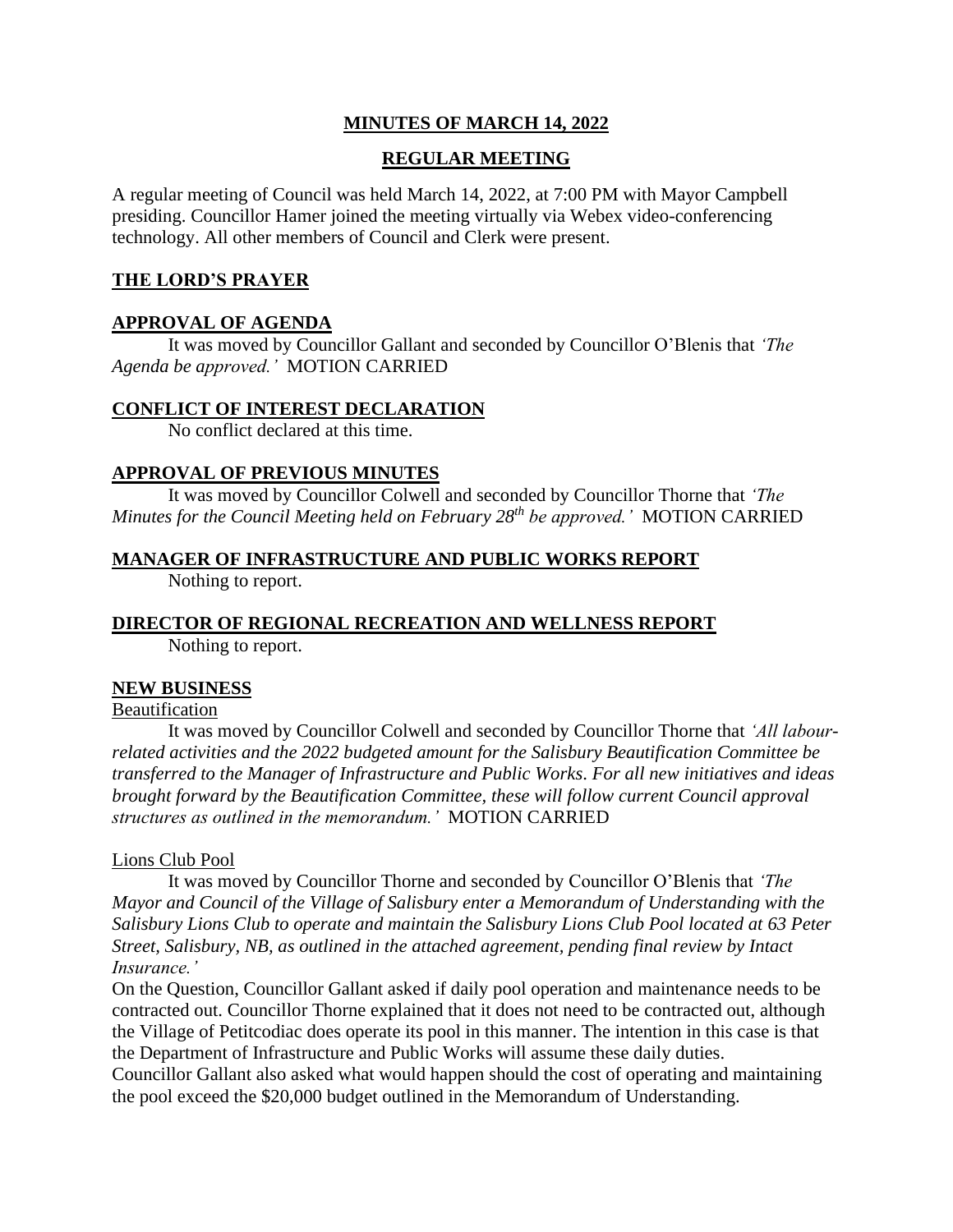Councillor Thorne explained that the Village has the discretion to exceed that budget by a reasonable amount but would have to reconsider its position going forward should any budget overage become substantial.

Councillor Hamer commented that he agrees with this concept with regards to the Salisbury Lions Club Pool, including that this particular Memorandum of Understanding is for one year. MOTION CARRIED

## Regional Fire Dispatch

It was moved by Councillor Hamer and seconded by Councillor Colwell that *'The Village of Salisbury submit the following resolution to the Union of the Municipalities of New Brunswick:*

*Consolidation of Provincial 911 Call-taking, Ambulance, Fire Dispatch, and Provincial Mobile Control Centre functions into a centralized operation with interprovincial integration and backup capabilities.*

*WHEREAS there is a mix of many emergency dispatch centres in New Brunswick including: - six separate Public Safety Answering Points (911-PSAPS) operating with independent Computer-Aided Dispatch (CAD) systems, and dispatching some fire departments; - one Province-wide Ambulance Dispatch Centre operated by Medavie Blue Cross under contract to Ambulance New Brunswick;*

*- one Provincial Dispatch Centre (PMCC) that dispatches many provincial agencies including DTI, EMO, Fire Marshal's Office, Department of Natural Resources and other provincial agencies;*

*WHEREAS this fragmented collection of dispatch and 911 agencies is ineffective in either a routine or large-scale emergency requiring interoperability that can promptly dispatch multiple agencies within New Brunswick;*

*WHEREAS during routine or large-scale emergencies that require rapid seamless interoperability it is critical to ensure that the appropriate agencies share information in a single dispatch service that has all appropriate information at hand and can act as a redundancy with neighbouring provinces should any catastrophic event cause any provincial dispatch centres to be inoperative;*

*WHEREAS the cost of the six 911-PSAPS/Regional Fire Dispatch Centres is not a competitive or efficient model compared to our neighbours in Prince Edward Island, who answer all 911 calls in PEI and dispatch 95 per cent of all fire departments in PEI with ONE centralized dispatch centre operated by Medavie Blue Cross. This firm operates ambulance services in ALL three Maritime Provinces and each of their provincial dispatch centres are redundant with each other for backup;*

*WHEREAS all of the above mentioned agencies have access to the Maritime Provincial Digital Radio System, otherwise known as TMR Radio System;*

*WHEREAS the Medavie Blue Cross (Medacom Atlantic) PEI model provides dispatch services to PEI fire departments for \$2,500 per year per fire department…substantially cheaper than the New Brunswick ½ cent on the tax base model (\$27,000 for Salisbury alone);*

*BE IT RESOLVED that the UMNB urge the Province of New Brunswick to coordinate all 911 call-taking, and all Fire, Ambulance, PMCC Agencies under a consolidated call-take and dispatch centre, with interprovincial redundancies between our Maritime neighbouring ambulance dispatch centres that will afford New Brunswickers a cost efficient model under NB Ambulance Dispatch operated by Medavie Blue Cross.'*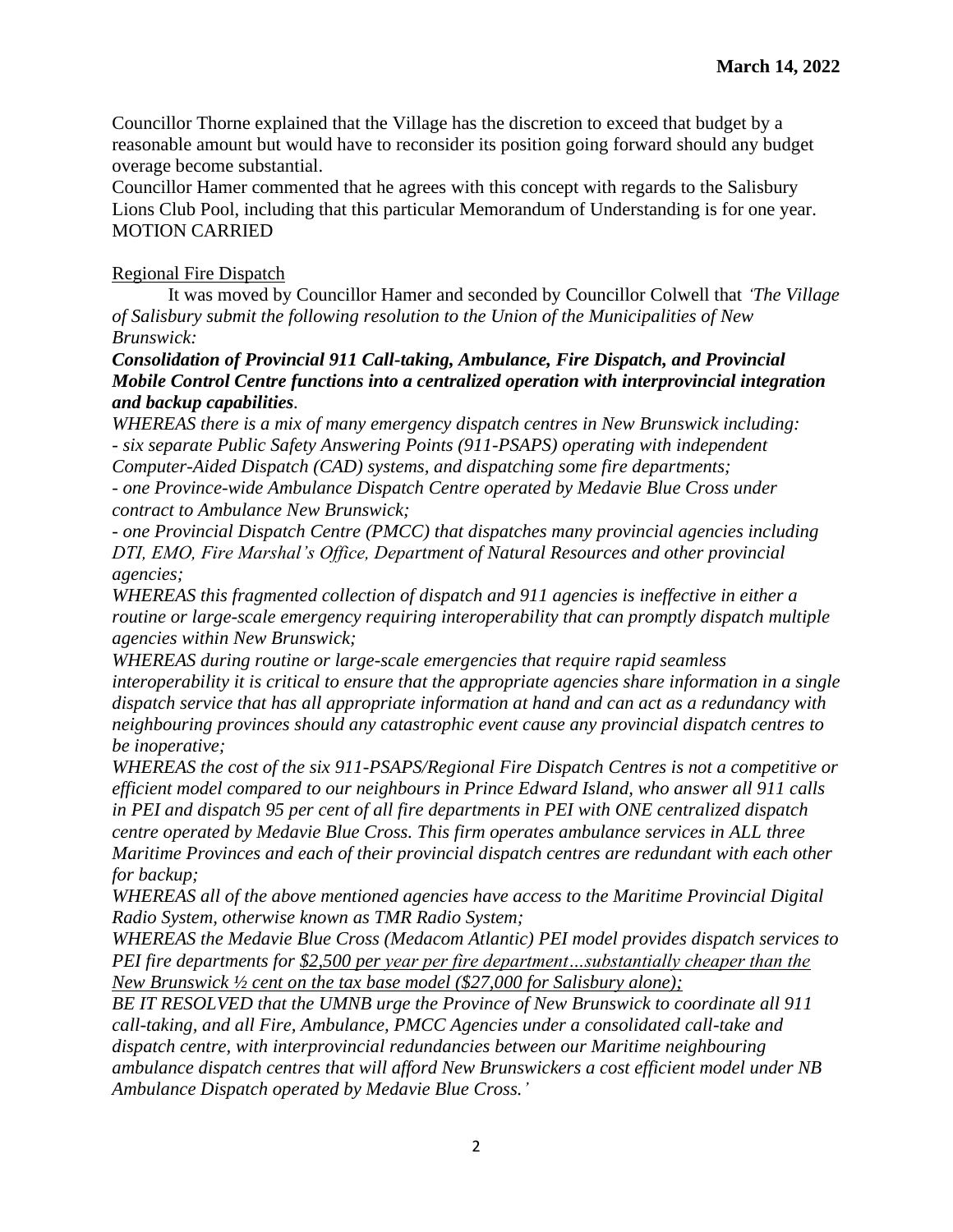On the Question, Councillor Hamer summarized the intent of the motion adding that, in his opinion, the current system is fundamentally flawed. MOTION CARRIED

#### **BUSINESS ARISING FROM MINUTES**

Railway Trestle (Bridge) Nothing to report.

### By-Law Review

It was previously suggested that due to local governance reform and the pending supply of new municipal by-laws by the Province, the so-called "By-laws in a Box" when the new entities begin governing, Council must decide if it still wishes to proceed with any by-law review. However, Councillor Gallant suggested Council still proceed with a new version of the Village's procedure by-law, since it would at least remain in effect for the current year. Meantime, Council still has the option of creating customized by-laws for its community with the understanding that the next Council, to be elected in November 2022, would have the option of adopting them for the new governance entity. Council asked the Clerk to reach out to the transition facilitator for his thoughts on the Village's draft for a new procedural by-law, as well as for clarification on its by-law creation options between now and the end of this year.

### MacDonald Road Property

Councillor O'Blenis pointed out that the insurance and utility costs (NB Power) associated with the Village's MacDonald Road property to date this year, from January 1 to March 14, have totalled \$5,043.

### All-Terrain Vehicles

Feedback will be sought to gauge public opinion on ATVs using streets, such as what is allowed in some other communities in New Brunswick. The most likely method of outreach will be an online survey.

Employee Manual Adjustment Nothing to report.

#### New Fire Truck

The loan application process has begun with the Municipal Capital Borrowing Board of the New Brunswick Department of Environment and Local Government's Community Financing Branch for the purchase of a new fire tanker truck for Salisbury Fire Rescue. The matter will be heard at the April 11<sup>th</sup> meeting of the Municipal Capital Borrowing Board.

#### **CORRESPONDENCE**

#### **The following items were discussed by accommodated and remaining correspondence placed on file:**

Southeast Regional Service Commission/Plan 360 – Building Permit Report, Feb. 2022

A building permit was issued by Plan 360 in February for the installation of an elevator and wheelchair lift, a project carrying an approximate value of \$655,775.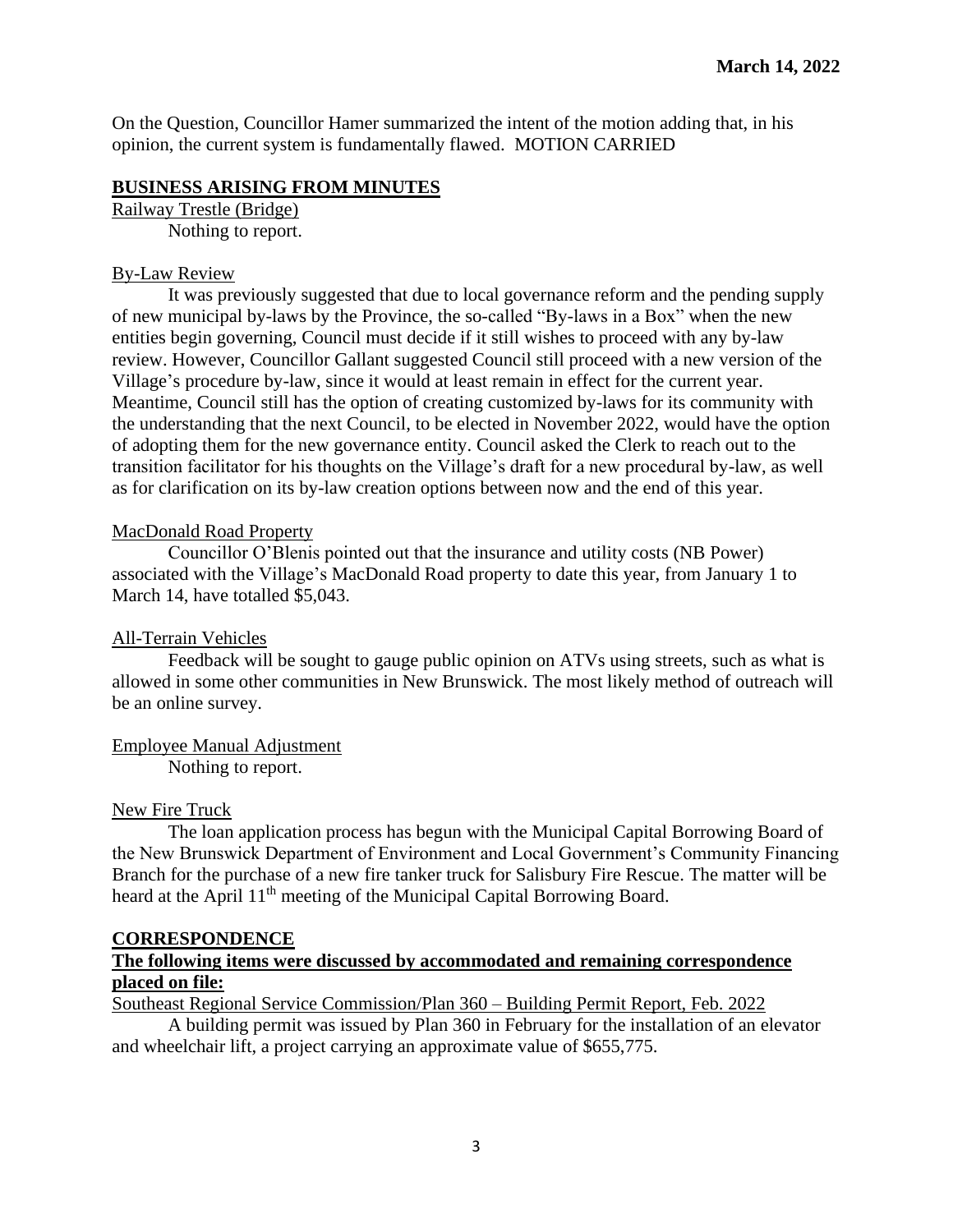Department of Canadian Heritage – Confirmation of financial support in 2022

The Village of Salisbury has been approved for \$840 in funding from Heritage Canada for Canada Day celebrations in 2022.

### Thank You – Joyce MacDonald

Received from Joyce MacDonald, the Village's appointed representative on the CBDC (Community Business Development Corporation) Westmorland Albert Board of Directors, was a Thank You card for her honourarium. In June of 2021, she completed her three-year term as Salisbury's Board member, and renewed her commitment for another three-year term.

#### Lacrosse NB – Request for sponsorship

Received was a request for sponsorship from Lacrosse NB. Lacrosse New Brunswick's 17U Male Provincial Box Lacrosse Team is raising funds towards its training to participate in the 2022 Canada Summer Games in Niagara, Ontario. Mayor Campbell recommended the Village make a donation, noting that there is a local athlete on the team.

It was moved by Councillor Thorne and seconded by Councillor Colwell that *'The Village of Salisbury donate \$500 to the Lacrosse New Brunswick 17U Male Provincial Box Lacrosse Team to aid in its preparations for the 2022 Canada Summer Games*.*'* MOTION CARRIED

It was moved by Councillor Colwell and seconded by Councillor Thorne to *'Have a recess.'*  MOTION CARRIED

### **RECESS**

It was moved by Councillor Colwell and seconded by Councillor Gallant to *'Return to the regular meeting.'* MOTION CARRIED

It was moved by Councillor Colwell and seconded by Councillor Gallant to '*Enter into a Closed Meeting.'* MOTION CARRIED

# **CLOSED MEETING** – **Financial, Legal.**

It was moved by Councillor Gallant and seconded by Councillor O'Blenis to *'Return to the Regular Meeting.'* MOTION CARRIED

### **FIRE DEPARTMENT REPORT**

Nothing to report.

### **RCMP REPORT**

Councillor Hamer noted that he has yet to receive a response to a January 2, 2022 letter he wrote to Sgt. Tamara Patterson of the Riverview Detachment of Southeast District RCMP, and will reach out again. Councillor Hamer also stated that he is hopeful conditions will soon allow for the process to begin for the formation of a new Neighbourhood Watch.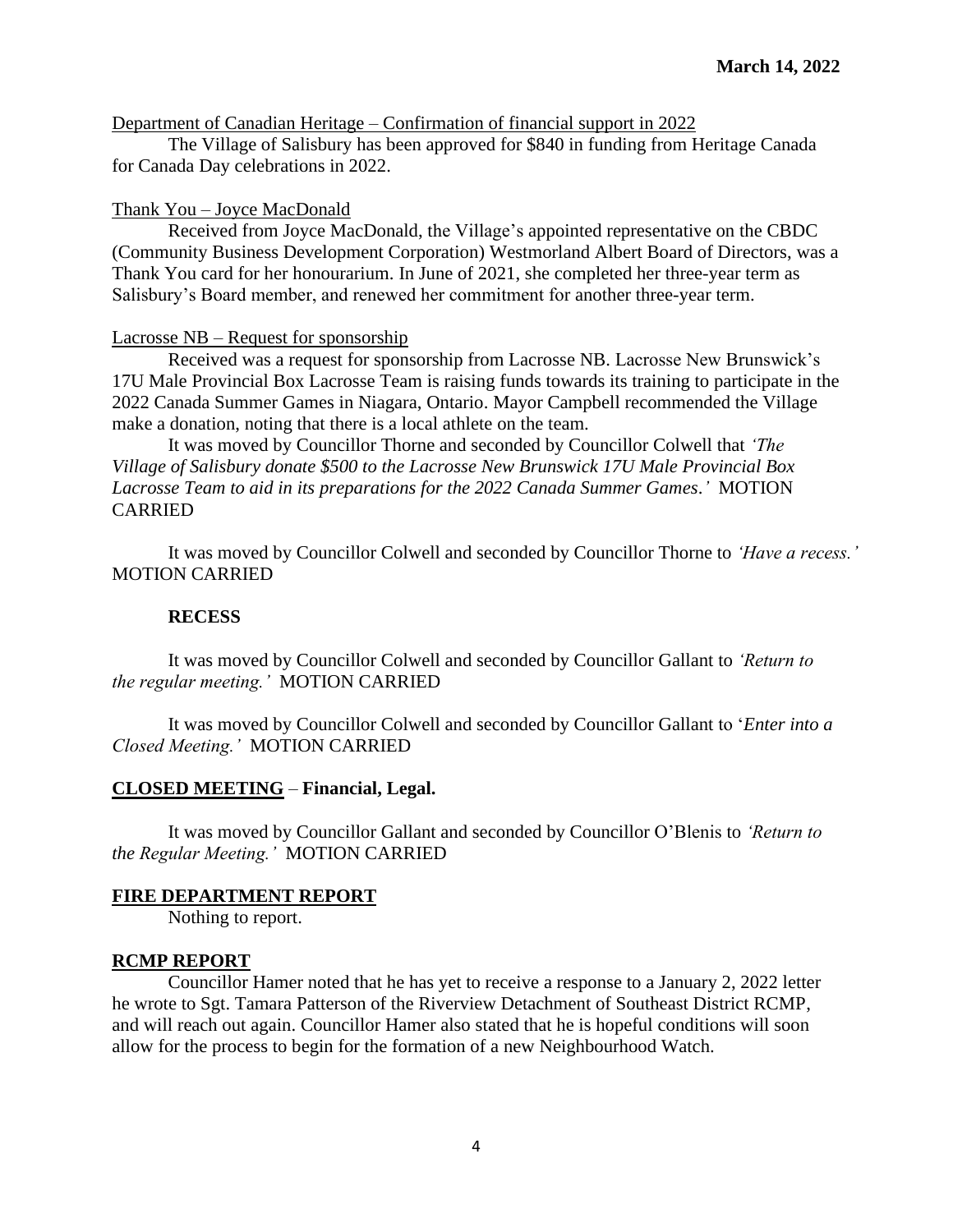## **MAYOR'S REPORT**

Nothing to report.

# **COUNCILLORS' REPORTS**

## **Councillor Gallant**

Swedish Lantern Walk – Praised the combined efforts of the Department of Infrastructure and Public Works and Department of Recreation and Wellness on the Winterfest Swedish Lantern Walk. The event was fantastic with a great turnout.

### **Councillor Hamer**

Swedish Lantern Walk – Echoed Councillor Gallant's comments regarding the Winterfest event at the Wetland Trail, noting that the bonfire went over well and should be held again next year.

### **Councillor O'Blenis**

Shanea Street Playground – Met with Clerk and Manager of Infrastructure and Public Works to discuss options for the playground on Shanea Street. They continue to seek quotes. There may be an update by the next meeting of Council.

Local Governance Reform – Along with Mayor Campbell, met with the elected officials committee for municipal reform. Council composition was confirmed. Upcoming decisions are a name and type of municipality.

### **Councillor Thorne**

Swedish Lantern Walk – Congratulations to the departments of Recreation and Wellness and Infrastructure and Public Works on the success of the Swedish Lantern Walk. Survey – Urged the public in both Salisbury and Petitcodiac to take part in the online survey posted by the Department of Recreation and Wellness. They are looking forward to an active Summer.

### **Councillor Colwell**

Salisbury Beautification Committee – Formally thanked the Beautification Committee for its hard work and continuing dedication to Salisbury, and to staff and Council for recognizing the need to take on additional responsibilities to allow the Beautification Committee to focus on community engagement activities.

### **CLERK'S REPORT**

Council Photos – A date will be coordinated for Council photos.

Budget Updates – Councillors have received copies of their departmental budget reports and the bills to be paid. The auditor has not finished her work yet, so there may be some adjustments. New Website – The Village of Salisbury has a brand new website at [https://salisburynb.ca/.](https://salisburynb.ca/) Thanks to Brad MacDonald of Brad Web Design for going above and beyond on short notice, helping the Village to get the new site up and running. The Village looks forward to continuing to work with him in the future.